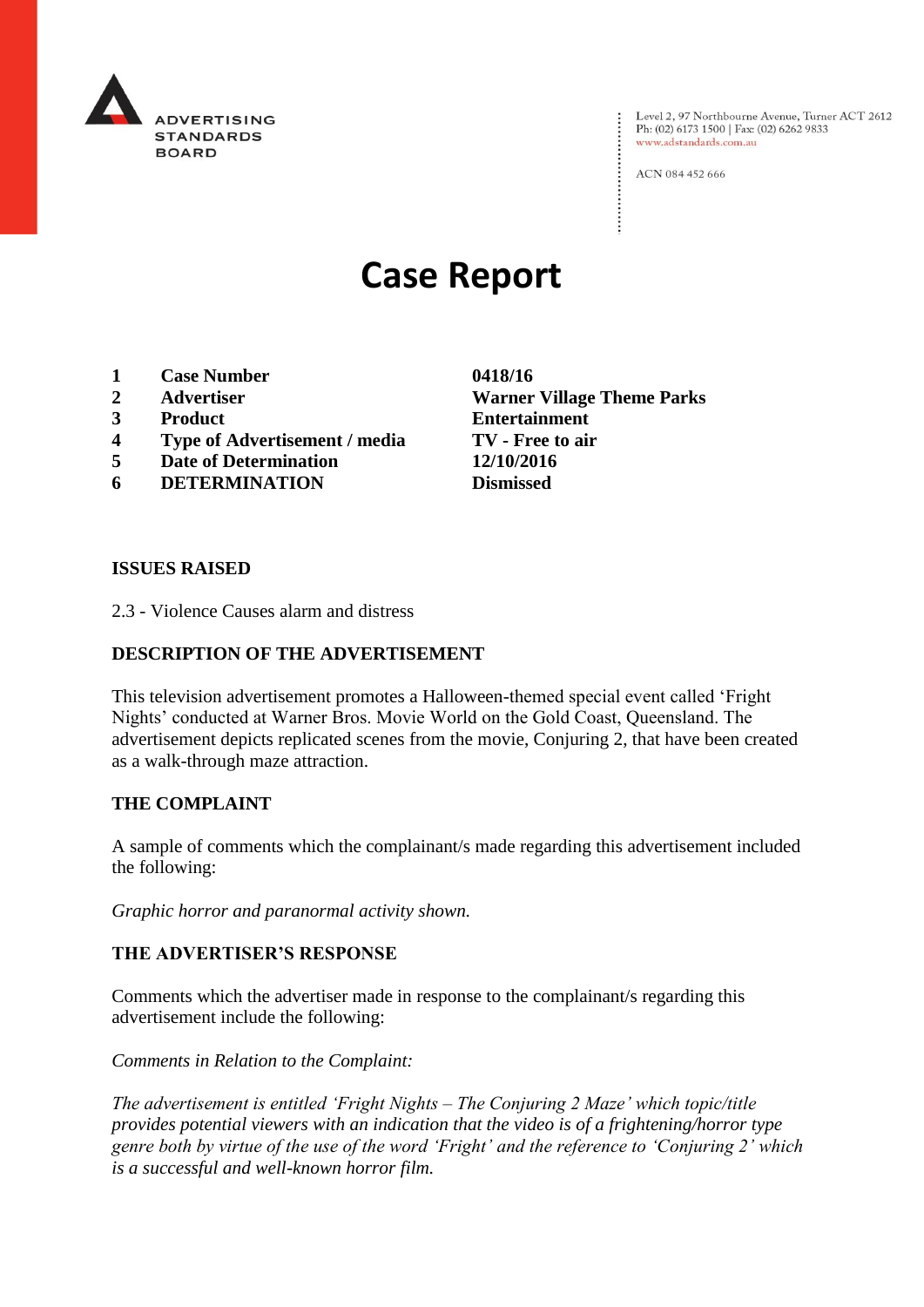*The CAD rating of this advertisement is 'A' which is defined as:*

*Suitable for viewing only by persons 15 and over. May be broadcast between 8.30pm and 5.00am on any day.*

*In addition to the time restrictions, a Commercial classified "A" must NOT be shown before 9.30 pm during Sports Programs and Films classified G or PG which commence before 8.30 pm and continue after 8.30 pm (unless it is a Film which is neither promoted to Children nor likely to attract a substantial Child audience).*

*In this instance the complainant said they viewed the advertisement during Little Fockers (rated M). We have confirmed that this advertisement aired twice during Little Fockers - the first aired at 21:37 and the second at 22:06. Therefore the advertisement aired at times in compliance with the applicable CAD rating.*

*We are not aware of the age of the complainant nor whether they have raised the complaint on their own behalf or on behalf of a child under their care who viewed the advertisement.*

*The advertisement is not in any way targeted to children by the very nature of the theme, visuals and language used. Indeed the times at which the advertisement aired were in time slots when children should not be viewing television [or if they are, then only under the care and guidance of their parent or supervising carer exercising sound discretion]. We are of the view that prevailing community standards suggest that children are closely monitored by a responsible adult when viewing television.*

*It is respectfully submitted in respect of the advertisement that (although acknowledging they have caused distress to the complainant):-*

*The images contained therein do not depict violent acts that would cause concern, distress or harm to reasonable members of the community in the light of generally prevailing community standards as to what is likely to cause serious or widespread offence taking into account the context, medium, audience and product in question here;*

*The matters portrayed therein are linked to and justifiable in the context o the product advertised – 'Fright Nights'; and*

*The use of the special effects in the advertisement is not careless and is justifiable based on the product being marketed, and the content should not reasonably provoke any feelings of shock given the context.*

*Village Roadshow Theme Parks and its advertising agency are conscious and respectful of the AANA Code of Ethics and prevailing community standards in respect of the use and portrayal of violence in advertising and ask the Board to review the advertisement in its entirety when determining justification.*

# **THE DETERMINATION**

The Advertising Standards Board ("Board") considered whether this advertisement breaches Section 2 of the Advertiser Code of Ethics (the "Code").